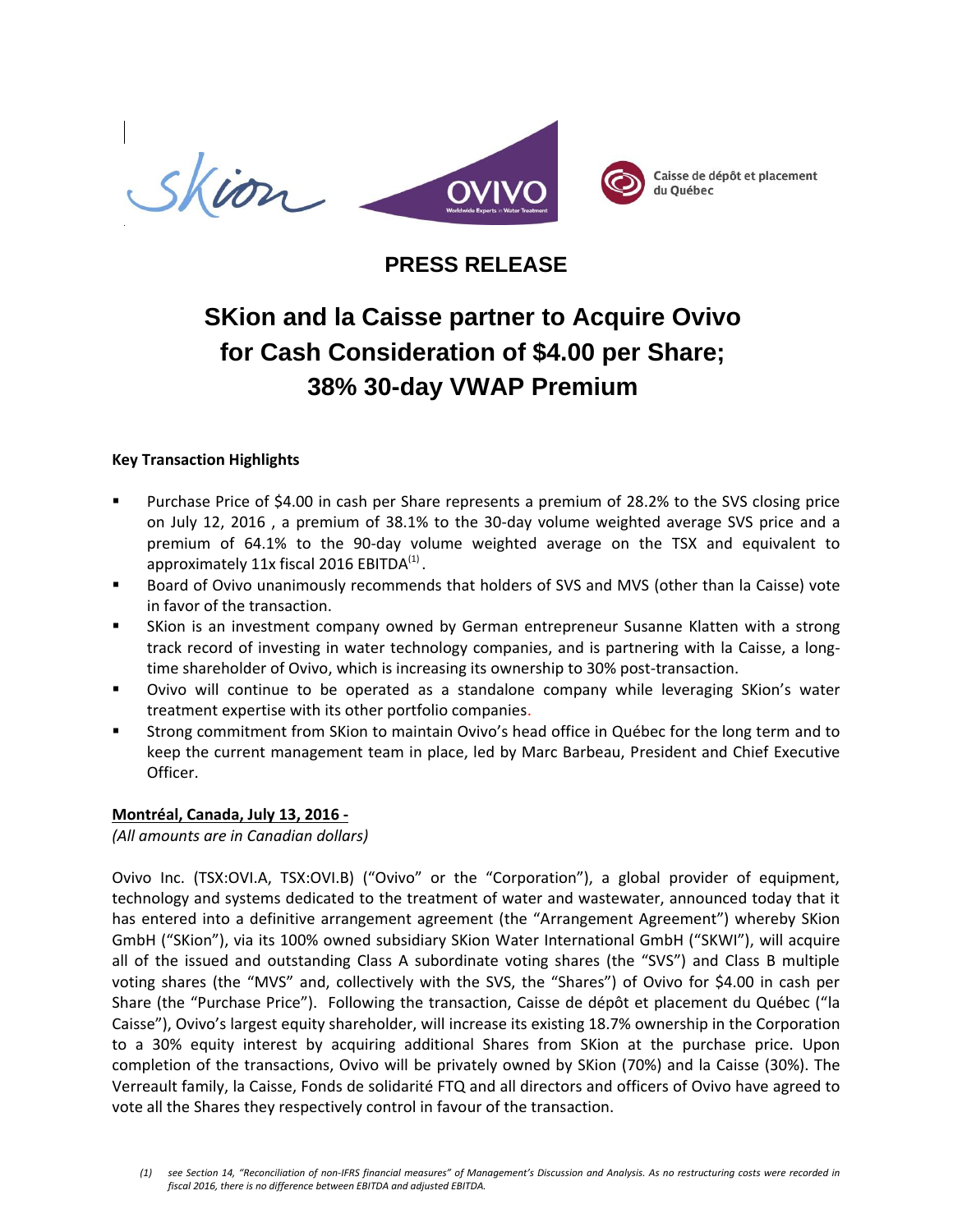The offer of \$4.00 per Share represents a premium of 28.2% to the closing price of \$3.12 per SVS on the TSX on July 12, 2016, a premium of 38.1% over the 30-day volume weighted average SVS price of \$2.90 on the TSX, up to and including July 12, 2016 and a premium of 64.1% over the 90-day volume weighted average SVS price of \$2.44 on the TSX, up to and including July 12, 2016. The Purchase Price represents a premium of 17.6% to the closing price of \$3.40 per MVS on the TSX on July 11, 2016, a premium of 36.9% over the 30-day volume weighted average MVS price of \$2.92 on the TSX, up to and including July 11, 2016 and a premium of 67.0% over the 90-day volume weighted average MVS price of \$2.40 on the TSX, up to and including July 11, 2016. The transaction total enterprise value is approximately \$185 million, including the assumption of indebtedness, which is equivalent to approximately 11x last twelve months EBITDA $^{(1)}$  and a price earnings ratio of 31x as at March 31, 2016.

SKion is an investment company of German entrepreneur Susanne Klatten (its main holdings being ALTANA, SGL Carbon, Nordex, AVISTA OIL, EnviroChemie, ELIQUO WATER GROUP and Paques). Ms. Klatten is also an anchor shareholder of BMW and makes long-term investments in companies with forward-looking technologies and innovative business models in the industrial and the service sectors. To date, SKion has invested into seven companies in the water sector.

"SKion understands and has a deep respect for Ovivo's Québec entrepreneurship heritage which has been a key component of the Corporation's historic success and will remain a highly important factor in the future", said Laurent Verreault, Founder and Chairman of the Board of Ovivo. "Our Board is pleased to recommend this transaction to our Shareholders at a cash consideration that represents fair market value for their shares and at a significant premium."

"Over the years Ovivo has built a great global platform and we intend to expand on that achievement", said Marc Barbeau, President and Chief Executive Officer of Ovivo. "The water treatment industry requires long-term investments in technologies and expertise in order to compete and grow. SKion and la Caisse's resources and long-term vision will provide us with the ability to invest in innovation, talented resources, market development and business acquisitions. We look forward to working with SKion and la Caisse, and take Ovivo to a new level to realize its full potential."

Dr. Reinhard Hübner, Investment Manager at SKion, stated: "Over the last five years, we have built a significant portfolio in the water sector and thus have a deep understanding of this industry. Combined with our financial strength and long-term outlook, we are in a good position to support the further development and growth of Ovivo. We are firm believers in Ovivo's business model, portfolio of technologies, expertise and talented management team. We are delighted that we can help further develop Ovivo into a global leader in its markets and look forward to working with la Caisse for the years to come."

The Arrangement Agreement provides strong commitment from SKion to maintain Ovivo's head office in Quebec for the long term as witnessed by a new office lease in downtown Montreal for a term of at least ten years.

"Through this transaction, Ovivo will become the cornerstone of a global water treatment platform anchored in Québec which will open a range of new opportunities for the company. La Caisse decided to increase its stake in Ovivo to support the company as it develops in a very promising industry through innovation and business acquisitions", emphasized Christian Dubé, Executive Vice-President, Québec of la Caisse.

*<sup>(1)</sup> see Section 14, "Reconciliation of non-IFRS financial measures" of Management's Discussion and Analysis. As no restructuring costs were recorded in fiscal 2016, there is no difference between EBITDA and adjusted EBITDA.*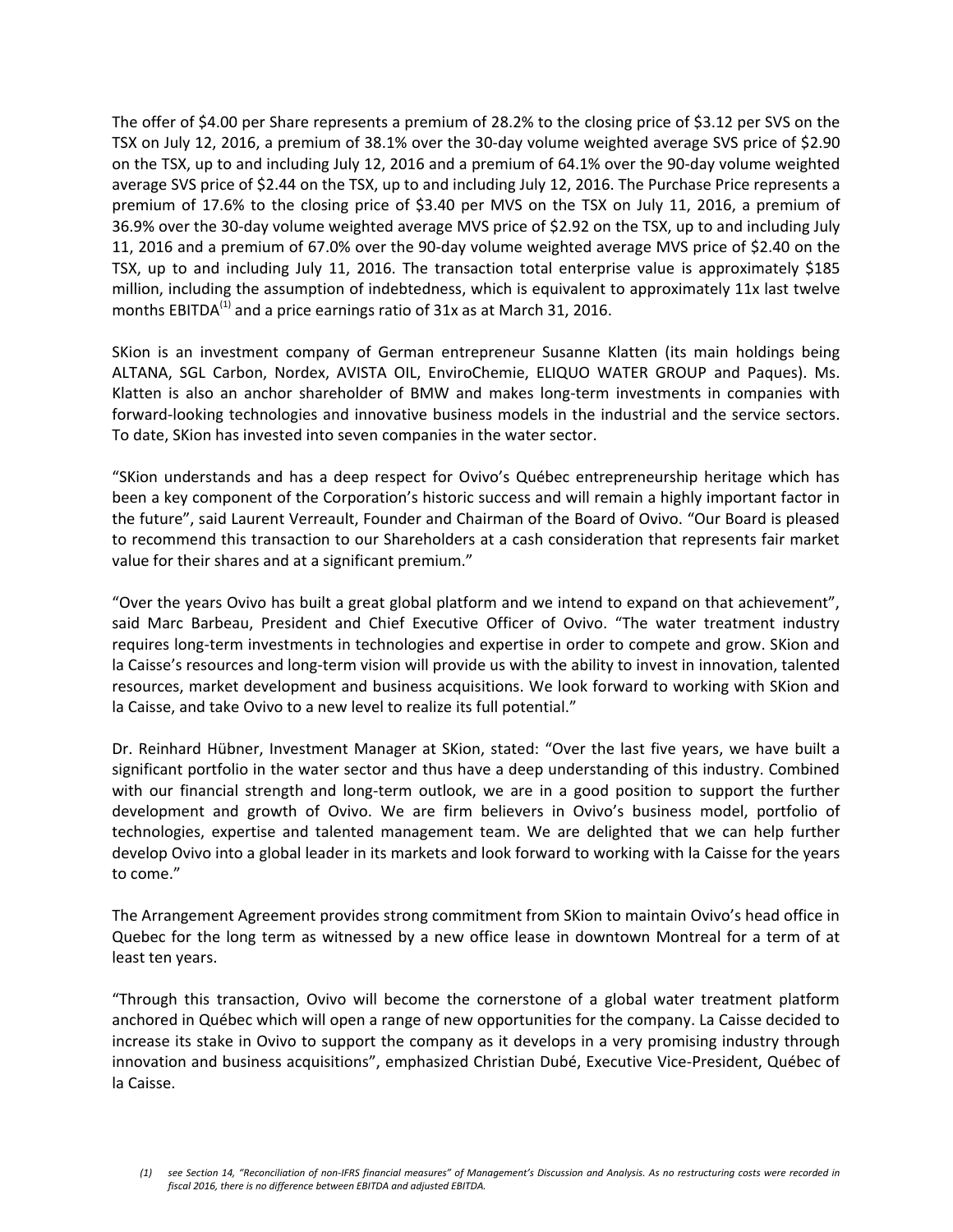The transaction has been approved unanimously (Mr. François R. Roy who is a director of Ovivo and la Caisse abstained from voting) by the Board of Directors of Ovivo following the unanimous recommendation of a Special Committee of Independent Directors composed of Mr. Marc Courtois, Ms. Sylvie Lalande and Mr. Pierre Seccareccia. The Board of Directors of Ovivo also unanimously (Mr. François R. Roy abstaining) recommends that shareholders (other than la Caisse) vote in favor of the transaction at the special meeting (the "Meeting") of shareholders to be called to approve the transaction.

The Verreault family, la Caisse, Fonds de solidarité FTQ, and all directors and officers of Ovivo have agreed to vote all of the Shares they respectively control in favor of the transaction. Consequently, Shareholders holding approximately 32.2% of the SVS and approximately 78.8% of the MVS (representing approximately 34.5% of the total Shares), have agreed to vote their Shares in favor of the transaction.

# **Fairness Opinions and Formal Valuation**

National Bank Financial Inc. ("National Bank"), acted as financial advisor to Ovivo. Richter LLP ("Richter") was retained by the Special Committee to prepare a formal valuation (the "Valuation") and has advised the Special Committee that it has concluded that, as at June 30, 2016, subject to the assumptions, limitations and qualifications contained therein, the fair market value of the Shares of Ovivo ranged from \$3.51 to \$4.03 per Share.

Both National Bank and Richter have each also provided the Special Committee with an opinion (collectively the "Fairness Opinions") that as of the date hereof, subject to the assumptions, qualifications and limitations provided therein, the consideration to be received by the Shareholders (other than la Caisse) pursuant to the Arrangement Agreement is fair, from a financial point of view, to Shareholders (other than la Caisse).

The Fairness Opinions and the Valuation will be included in the management information circular to be mailed to Shareholders of the Corporation in connection with the approval of the transaction.

# **Transaction Details**

The transaction will be implemented by way of a statutory plan of arrangement under the Canada Business Corporations Act and is subject to court approval and to the approval of at least  $66^{2/3}$ % of the votes cast by holders of SVS and MVS present in person or represented by proxy at the Special Meeting, voting by category. The transaction will also be subject to the approval of more than 50% of the votes cast by Shareholders, being holders of SVS (other than la Caisse) and MVS present in person or represented by proxy at the Special Meeting, voting by category.

The Arrangement Agreement provides that Ovivo is subject to a non-solicitation covenant with customary ''fiduciary out'' provisions allowing Ovivo's Board of Directors to accept an unsolicited superior proposal in certain circumstances. A termination fee of \$6.25 million would be payable by Ovivo to SKion in certain circumstances, including if it fails to exercise its right to match in the context of a superior proposal supported by Ovivo. The transaction is also subject to customary closing conditions, including receipt of all regulatory approvals, of court approval pursuant to the Canada Business Corporation Act and the approval of Ovivo's Shareholders. The transaction is not subject to any financing condition and is expected to close before the end of September 2016.

*<sup>(1)</sup> see Section 14, "Reconciliation of non-IFRS financial measures" of Management's Discussion and Analysis. As no restructuring costs were recorded in fiscal 2016, there is no difference between EBITDA and adjusted EBITDA.*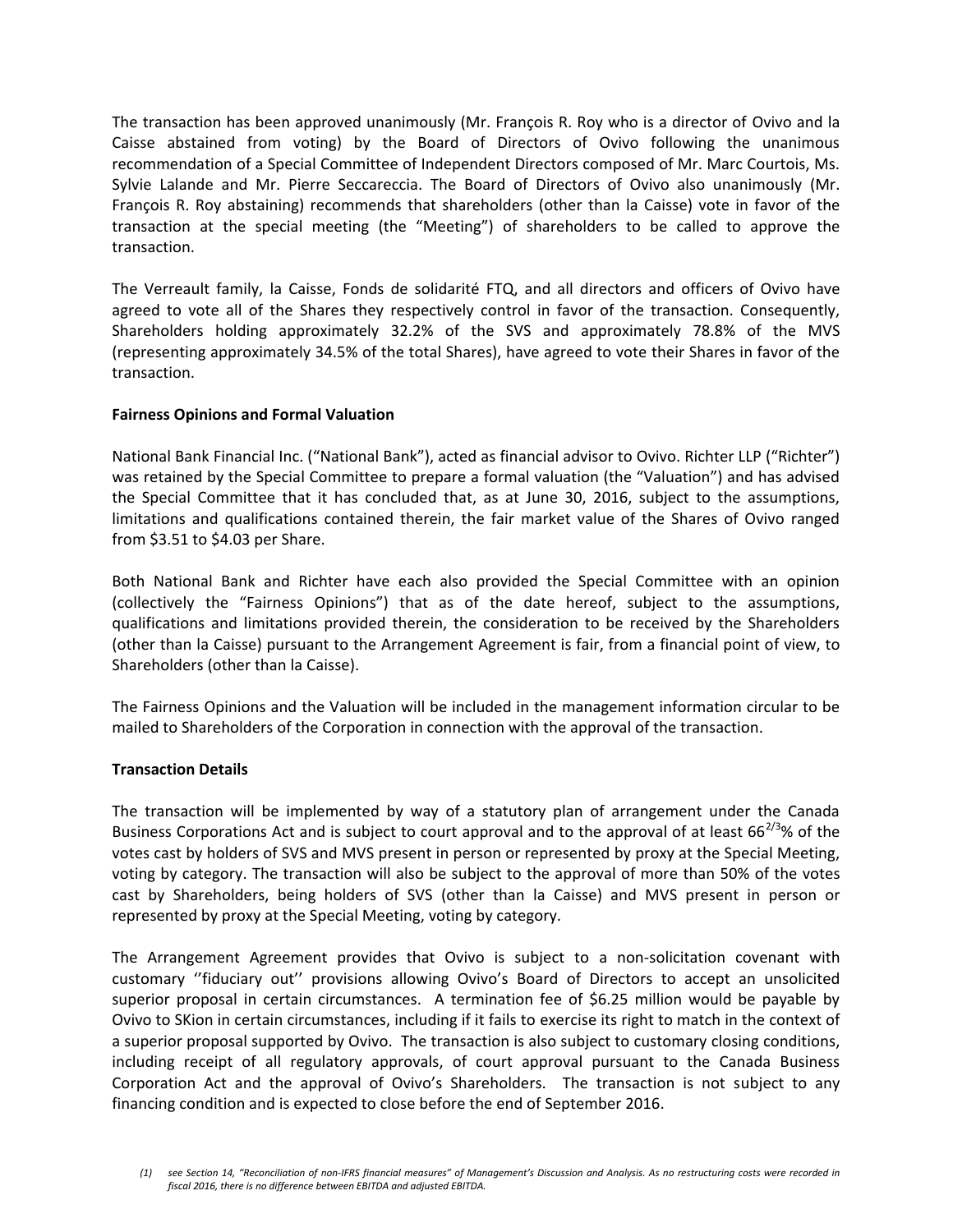Ovivo intends to mail a management information circular in the upcoming weeks to its Shareholders for a meeting expected to be held before September 15, 2016. Details of the transaction as well as the rationale for the Board of Directors' support of the transaction will be set out in the management information circular.

Further details regarding the terms of the transaction are set out in the Arrangement Agreement and will be provided in the management information circular which will be available under the profile of Ovivo at [www.sedar.com](http://www.sedar.com/) and on Ovivo's website ([www.ovivowater.com\)](http://www.ovivowater.com/).

#### **Advisors**

National Bank Financial is acting as financial advisor to Ovivo, Gowling WLG (Canada) LLP is acting as Ovivo's legal counsel and Fasken Martineau DuMoulin LLP is acting as legal counsel to the Special Committee. Kingsdale Shareholder Services is acting as Ovivo's strategic advisor, proxy solicitor and communications advisor. McCarthy Tétrault LLP is acting as legal counsel to SKion. Stikeman Elliott LLP is acting as legal counsel to la Caisse.

### **About Ovivo Inc.**

Ovivo is a global provider of equipment, technology and systems producing among the purest water and treating some of the most challenging wastewater in the industry. Ovivo is a powerful global brand with renowned trademarks, possessing more than 150 years of expertise and references in water treatment, supported by its proprietary products, advanced technologies and extensive system integration knowhow. Ovivo delivers conventional to highly technological water treatment solutions for the industrial and municipal markets, and leverages its large installed base of equipment around the world to offer parts and services to its customers. Ovivo is dedicated to innovation in an industry that is in constant evolution and offers water treatment solutions that are cost-effective, energy-efficient and environmentally sustainable.

Ovivo operates an integrated global platform in over 15 countries, with 800 employees that are worldwide experts in water treatment. Ovivo is a public company whose shares trade on the Toronto Stock Exchange under the ticker symbols OVI.A and OVI.B. For more information, visit our website at [www.ovivowater.com.](http://www.ovivowater.com/)

#### **About SKion**

SKion GmbH is the investment company of German entrepreneur Susanne Klatten. Via SKion Ms. Klatten owns 100 % of ALTANA AG (specialty chemicals). In addition, with roughly 28 percent of the shares, SKion is the major shareholder of SGL Carbon SE (carbon products and materials). Furthermore, SKion owns shares in Nordex SE (wind energy), AVISTA OIL AG (used oil recycling) and Gemalto N.V. (digital security). In the water sector, SKion is a shareholder of Paques B. V. (anaerobic industrial waste water treatment and biological gas desulphurization), EnviroChemie GmbH (industrial water and waste water solution provider), ELIQUO WATER GROUP (municipal water and wastewater solutions), Miranda A.S. (decentral, energy-efficient waste water treatment solutions), Microvi Inc. (advanced biological treatment technologies), MattenPlant Pte. Ltd (process water solutions) and Evodos B.V. (advanced separation technology). [www.skion.de](http://www.skion.de/)

# **About CAISSE DE DÉPÔT ET PLACEMENT DU QUÉBEC**

*<sup>(1)</sup> see Section 14, "Reconciliation of non-IFRS financial measures" of Management's Discussion and Analysis. As no restructuring costs were recorded in fiscal 2016, there is no difference between EBITDA and adjusted EBITDA.*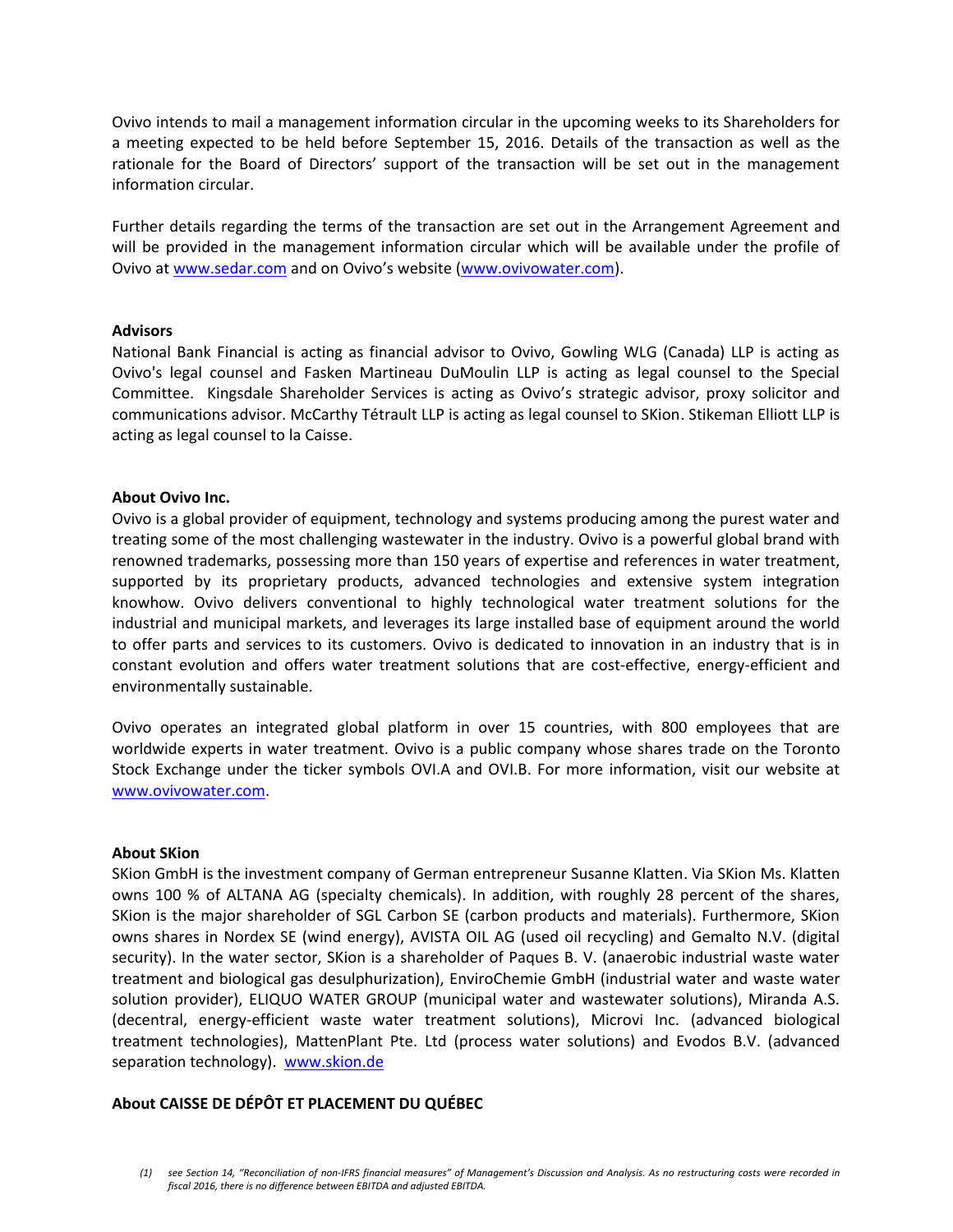Caisse de dépôt et placement du Québec (la Caisse) is a long-term institutional investor that manages funds primarily for public and parapublic pension and insurance plans. As at December 31, 2015, it held \$248.0 billion in net assets. As one of Canada's leading institutional fund managers, la Caisse invests globally in major financial markets, private equity, infrastructure and real estate. For more information, visi[t cdpq.com,](http://www.cdpq.com/en) follow us on Twitte[r @LaCDPQ](https://twitter.com/laCDPQ?lang=fr) or consult our [Facebook](https://www.facebook.com/CDPQ-886100618136035/) or [LinkedIn](https://www.linkedin.com/company/cdpq) pages.

#### **Notice regarding forward-looking statements**

Certain statements in this press release and other public communications regarding management's objectives, projections, estimates, expectations or forecasts may constitute forward-looking statements within the meaning of applicable securities legislation. Forward-looking statements are recognized by the use of terms such as "forecast," "project," "could," "plan," "aim," "estimate" and other similar terms, possibly used in the future or conditional, particularly with regard to certain assumptions. The management of Ovivo would like to point out that forward looking statements involve a number of uncertainties and known and unknown risks such that the actual and future results of Ovivo could differ considerably from those stated. There can be no assurance as to the materialization of the results, performance or achievements as expressed in or underlying the forward-looking statements. The forward-looking statements included in this press release were made as of the date hereof, and unless required to do so pursuant to applicable securities legislation, management of Ovivo assumes no obligation to update them.

Information about the risk factors to which Ovivo Inc. is exposed is provided under sections entitled "Risks and Uncertainties" in the management's discussion and analysis for the fiscal year ended March 31, 2016, available on SEDAR [\(www.sedar.com](http://www.sedar.com/)) and Ovivo's website ([www.ovivowater.com\)](http://www.ovivowater.com/).

| <b>CONFERENCE CALL</b> |                |  |  |                 |  |                                              |  |  |  |                                                                                                     |  |  |  |  |
|------------------------|----------------|--|--|-----------------|--|----------------------------------------------|--|--|--|-----------------------------------------------------------------------------------------------------|--|--|--|--|
|                        | Date and time: |  |  |                 |  | Wednesday, July 13, 2016, at 10:00 a.m. (ET) |  |  |  |                                                                                                     |  |  |  |  |
|                        |                |  |  | Dial-in number: |  | 1-888-231-8191 (North America)               |  |  |  |                                                                                                     |  |  |  |  |
|                        |                |  |  |                 |  | 1-647-427-7450 (International)               |  |  |  |                                                                                                     |  |  |  |  |
|                        | Webcast:       |  |  |                 |  | www.ovivowater.com/en/investors              |  |  |  |                                                                                                     |  |  |  |  |
|                        |                |  |  |                 |  |                                              |  |  |  | An audio recording will be accessible on demand from 1:00 p.m. (ET), Wednesday, July 13, 2016 until |  |  |  |  |

11:59 p.m. (ET) Tuesday, July 26, 2016 at 1-416-849-0833 or 1-855-859-2056 (toll-free), access code: #49777511.

#### **FOR INFORMATION**

**Marc Barbeau** President and Chief Executive Officer Tel: + 1-514-284-4238 Email: marc.barbeau@ovivowater.com

#### **Pierre-Marc Sarrazin**

Vice President, Corporate Finance and Treasury Tel.: +1-514-284-7208

*<sup>(1)</sup> see Section 14, "Reconciliation of non-IFRS financial measures" of Management's Discussion and Analysis. As no restructuring costs were recorded in fiscal 2016, there is no difference between EBITDA and adjusted EBITDA.*